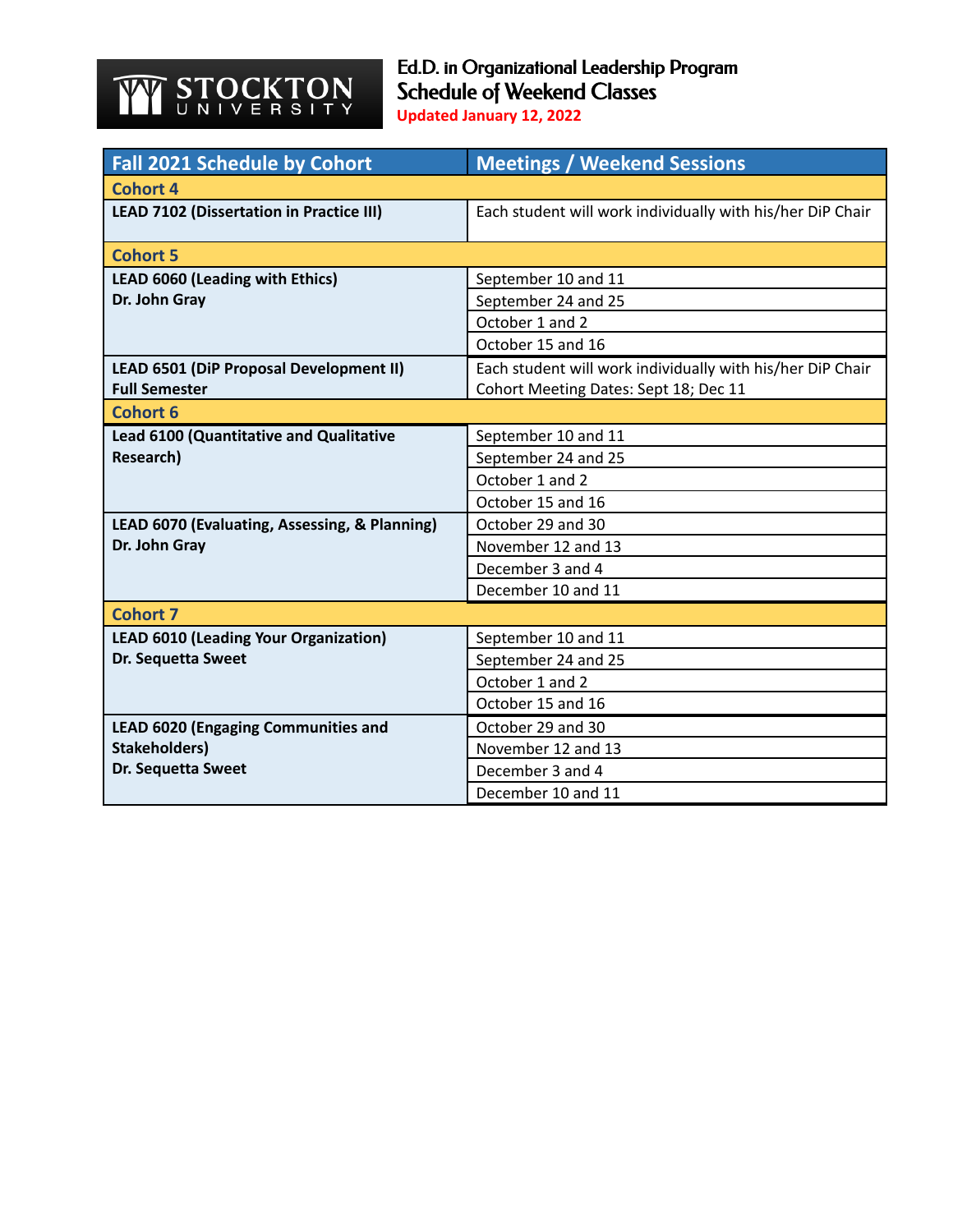## **STOCKTON** YY

| <b>Spring 2022 Schedule by Cohort</b>            | <b>Meetings / Weekend Sessions</b>                                                                                                                                     |  |
|--------------------------------------------------|------------------------------------------------------------------------------------------------------------------------------------------------------------------------|--|
| <b>Cohort 5</b>                                  |                                                                                                                                                                        |  |
| LEAD 7100 (Dissertation in Practice I)           | Each student will work individually with his/her DiP Chair<br>Dr. Sequetta Sweet<br>Dr. Joy Jones-Carmack<br>Dr. John Quinn<br>Dr. Kevin Coopersmith<br>Dr. John Young |  |
| <b>Cohort 6</b>                                  |                                                                                                                                                                        |  |
| LEAD 6080 (Cultivating Organizational Talent and | January 28 and 29                                                                                                                                                      |  |
| Innovation)                                      | February 11 and 12                                                                                                                                                     |  |
| Dr. Sequetta Sweet                               | February 25 and 26                                                                                                                                                     |  |
|                                                  | March 11 and 12                                                                                                                                                        |  |
| <b>LEAD 6500 (Research Design)</b>               | March 25 and 26                                                                                                                                                        |  |
| <b>Dr. Nicole DiCrecchio</b>                     | April 8 and 9                                                                                                                                                          |  |
|                                                  | April 22 and 23                                                                                                                                                        |  |
|                                                  | May 6 and 7                                                                                                                                                            |  |
| <b>Cohort 7</b>                                  |                                                                                                                                                                        |  |
| LEAD 6030 (Adapting to Change and Complexity)    | January 28 and 29                                                                                                                                                      |  |
| Dr. John Gray                                    | February 11 and 12                                                                                                                                                     |  |
|                                                  | February 25 and 26                                                                                                                                                     |  |
|                                                  | March 11 and 12                                                                                                                                                        |  |
| LEAD 6040 (Transforming an Organizational        | March 25 and 26                                                                                                                                                        |  |
| Culture)                                         | April 8 and 9                                                                                                                                                          |  |
| Dr. John Quinn                                   | April 22 and 23                                                                                                                                                        |  |
|                                                  | May 6 and 7                                                                                                                                                            |  |

| <b>Summer 2022 Schedule by Cohort</b>          | <b>Meetings / Weekend Sessions</b>                                                                  |
|------------------------------------------------|-----------------------------------------------------------------------------------------------------|
| <b>Cohort 5</b>                                |                                                                                                     |
| <b>LEAD 7101 (Dissertation in Practice II)</b> | Each student will work individually with his/her DiP Chair                                          |
| <b>Cohort 6</b>                                |                                                                                                     |
| LEAD 6800 (DiP Proposal Development I)         | Each student will work individually with his/her DiP Chair<br>Mandatory cohort meeting June 4, 2022 |
| <b>Cohort 7</b>                                |                                                                                                     |
| LEAD 6050 (Thinking Creatively, Innovatively,  | Intensive Week Course: July 17 - July 22, 2022                                                      |
| and Entrepreneurially)                         |                                                                                                     |
| Dr. John Gray                                  |                                                                                                     |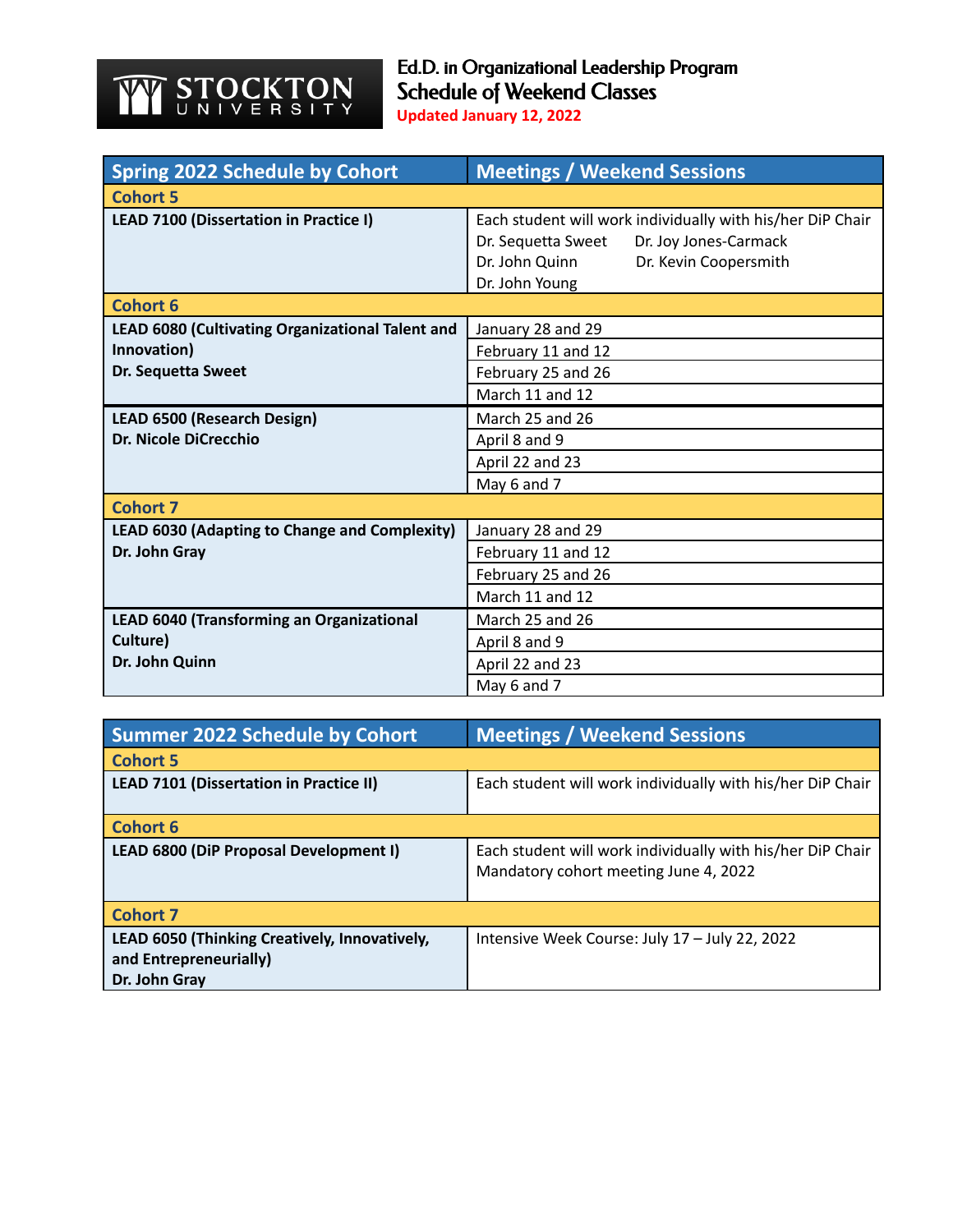## **STOCKTON** YY

Ed.D. in Organizational Leadership Program Schedule of Weekend Classes **Updated January 12, 2022**

| <b>Fall 2022 Schedule by Cohort</b>             | <b>Meetings / Weekend Sessions</b>                         |
|-------------------------------------------------|------------------------------------------------------------|
| <b>Cohort 5</b>                                 |                                                            |
| <b>LEAD 7102 (Dissertation in Practice III)</b> | Each student will work individually with his/her DiP Chair |
| <b>Cohort 6</b>                                 |                                                            |
| <b>LEAD 6060 (Leading with Ethics)</b>          | September 9 and 10                                         |
| Dr. John Gray                                   | September 23 and 24                                        |
|                                                 | September 30 and October 1                                 |
|                                                 | October 14 and 15                                          |
| LEAD 6501 (DiP Proposal Development II)         | Each student will work individually with his/her DiP Chair |
| <b>Full Semester</b>                            | Cohort Meeting Dates: Sept 17; Dec 17                      |
| <b>Cohort 7</b>                                 |                                                            |
| Lead 6100 (Quantitative and Qualitative         | September 9 and 10                                         |
| Research)                                       | September 23 and 24                                        |
|                                                 | September 30 and October 1                                 |
|                                                 | October 14 and 15                                          |
| LEAD 6071 (Diversity, Equity, & Inclusion)      | October 28 and 29                                          |
| Dr. John Gray                                   | November 11 and 12                                         |
|                                                 | December 2 and 3                                           |
|                                                 | December 9 and 10                                          |
| <b>Cohort 8</b>                                 |                                                            |
| <b>LEAD 6010 (Leading Your Organization)</b>    | September 9 and 10                                         |
| Dr. Sequetta Sweet                              | September 23 and 24                                        |
|                                                 | September 30 and October 1                                 |
|                                                 | October 14 and 15                                          |
| <b>LEAD 6020 (Engaging Communities and</b>      | October 28 and 29                                          |
| <b>Stakeholders)</b>                            | November 11 and 12                                         |
| Dr. Sequetta Sweet                              | December 2 and 3                                           |
|                                                 | December 9 and 10                                          |